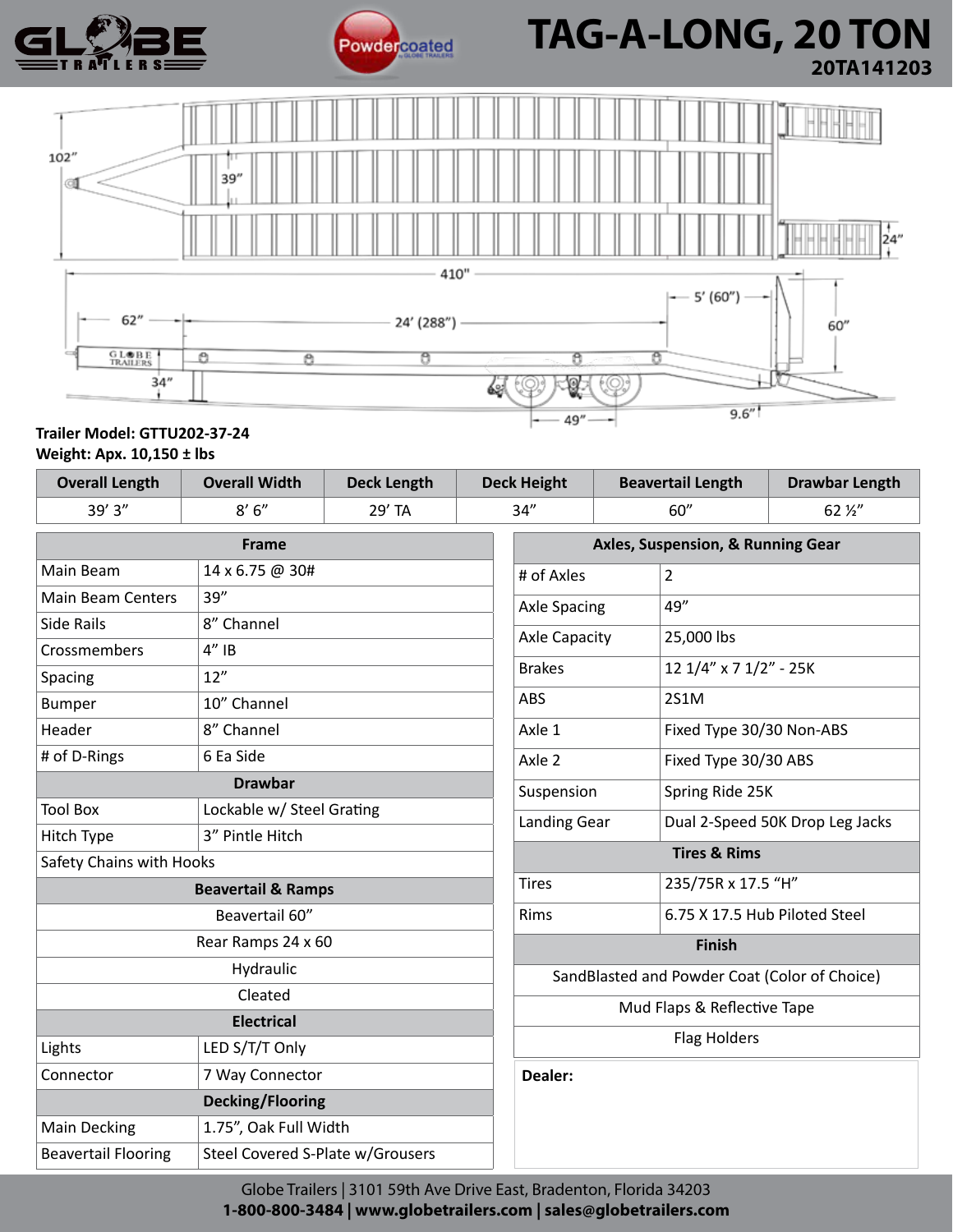# **Tag-A-Long, 20 Ton Features & Benefits**





# **Wheel Options**



All Globe trailers come with standard HUB piloted disc wheels. Wheels are also available in all Aluminum or Outer Aluminum.

# **Tie Downs**



D-rings on each side of the deck make it easier to secure loads to the trailer.



2 speed Landing Gear, allows for 160,000 lbs static load.

# **Power Pack**



Power pack option for rear hydraulic ramps.

# **Color Options**



Globe Trailers can powder coat to the color of your choice.



25,000 lbs capacity axles.

### **Hydraulic Ramps**



Hydraulic ramp upgrade available for easier use.

# **Heavy Duty Pintle Eye**



3" Pintle eye, with 4 adjustable height positions, with 2 heavy duty safety chains and grab hooks.

### **Suspension**



Heavy duty tandem-axle spring ride suspension.